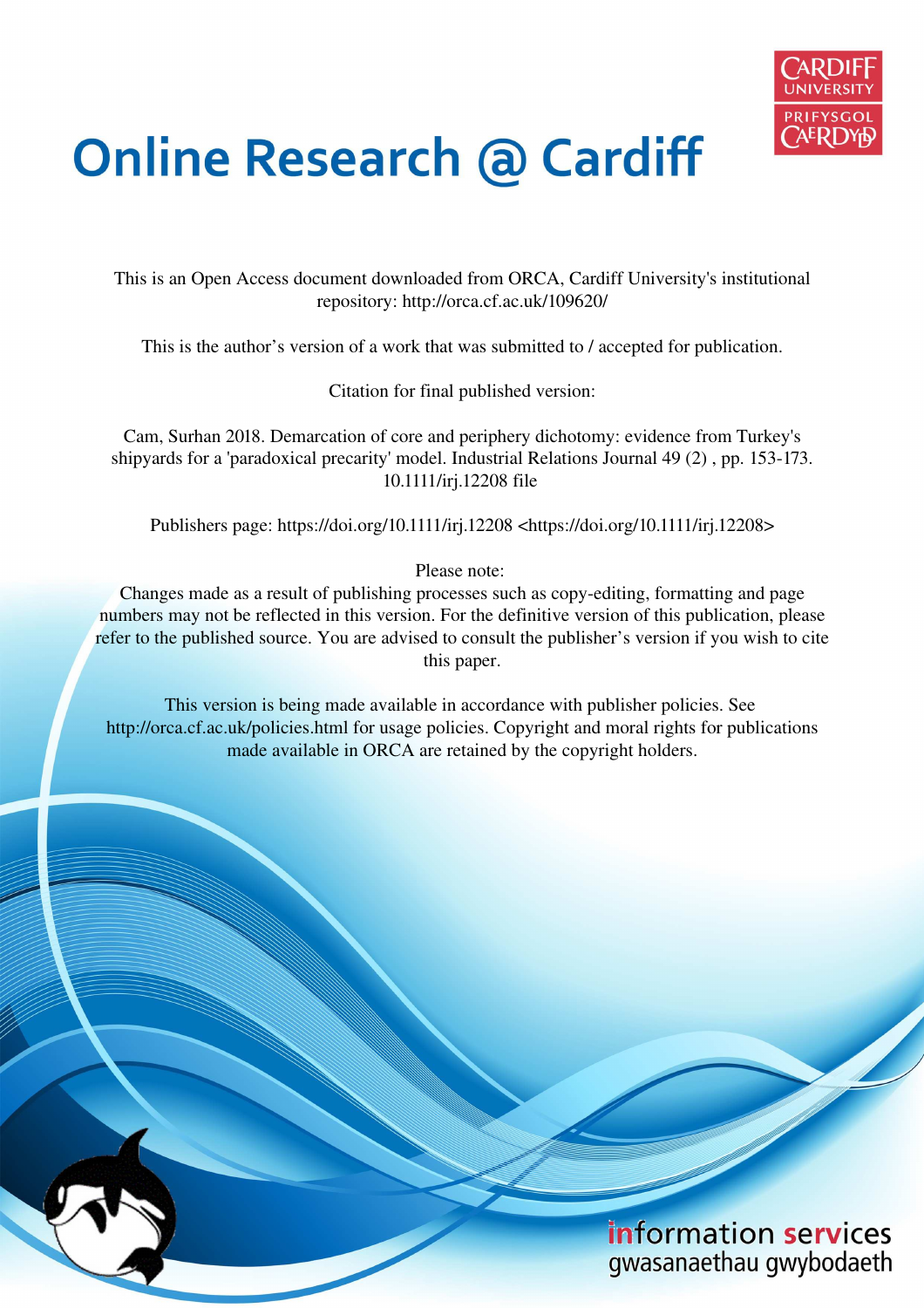## Demarcation of Core and Periphery Dichotomy: Evidence from Turkey's **Shipyards for a 'Paradoxical Precarity' Model**

### Abstract:

Combining ethnographic inquiries with questionnaires, this paper rectifies the dearth of systematic research on core employees in Turkey's shipyards. In doing so, it revises conventional associations of precarity with the peripheral jobs both exclusively and predominantly. In particular, we point to the rise of a peculiar model, 'paradoxical precarity', as the core jobs have become more identifiable with precarity than the rest. Paradoxical precarity has four distinguishable contours: a) The masses of core employees lost their jobs to precarious workers b) Even so, a substantial proportion of employees remain at the core c) This, however, came at a cost: they became more dissatisfied than others with remuneration, job security, employee involvement and job intensity whilst frustrated with unions and d) Paradoxical precarity has faced political and economic challenges but it is reproduced by a managerial short-termism under competitive pressures to save on high-skills thanks to an ever-increasing number of graduates.

#### **Introduction**

As an offshore manufacturing hub, Turkey's shipyards carry a strategic importance for the European Union as well as a military maritime supplier for NATO. Shipyards are also quintessential for Turkey as one of the largest and fastest growing emerging market economies in the World. There is, however, a lack of systematic research on Turkey's shipyards.

Likewise, a shortage of empirical studies into shipyards is the case in international literature. During the shift of shipbuilding industry to emerging market economies in the past few decades, research in the West had focused on the socio-economic handling of industrial decline (Roberts, 1993). In the exsoviet countries, especially in Poland, academic debates have mainly dealt with the macro-economic implications of sectorial downturn and privatisation (Valioniene & Druktenis, 2013). In emerging economic market economies, on the other hand, there is a dearth of systematic research into the upturn of ship-making and employment relations. This study contributes to filling the research gap.

In particular, the present paper is a pioneering one to examine the demarcation between the core and periphery jobs in shipyards. This is important since employment relations in Turkey's shipyards have recently gone through a restructuring process with the deterioration of employee rights. The paper is also the first study to focus explicitly on the core employees, as opposed to a well-established literature on the precarious status of periphery workers in various industries (Pollert, 1991; Means, 2017). Investigating specifically the core employees will enable us to evaluate empirically the assumptions of precarity debates on the core employees.

From a theoretical perspective, this paper aims to inform conventional core/periphery debates which by and large considered precarity to be a problem either only for the peripheral jobs or essentially for the peripheral jobs (Streeck and Thelen, 2005; Millar, 2017). As stipulated in the following paragraphs, we will instead argue that the evidence from Turkey proves the advent of a new phenomenon which is what one might call for the sake of convenience 'paradoxical precarity' since it relates precarity to the core jobs more than others.

Although the core and periphery distinction in workplaces has long been with us (Lash and Urry, 1987), there are significant differences in our understanding of it. Liberal pundits, for example, see the distinction as a functional bifurcation in terms of the division of labour. It is noted that not every job or employee would equally contribute to the organisation due to their strategic positions. In that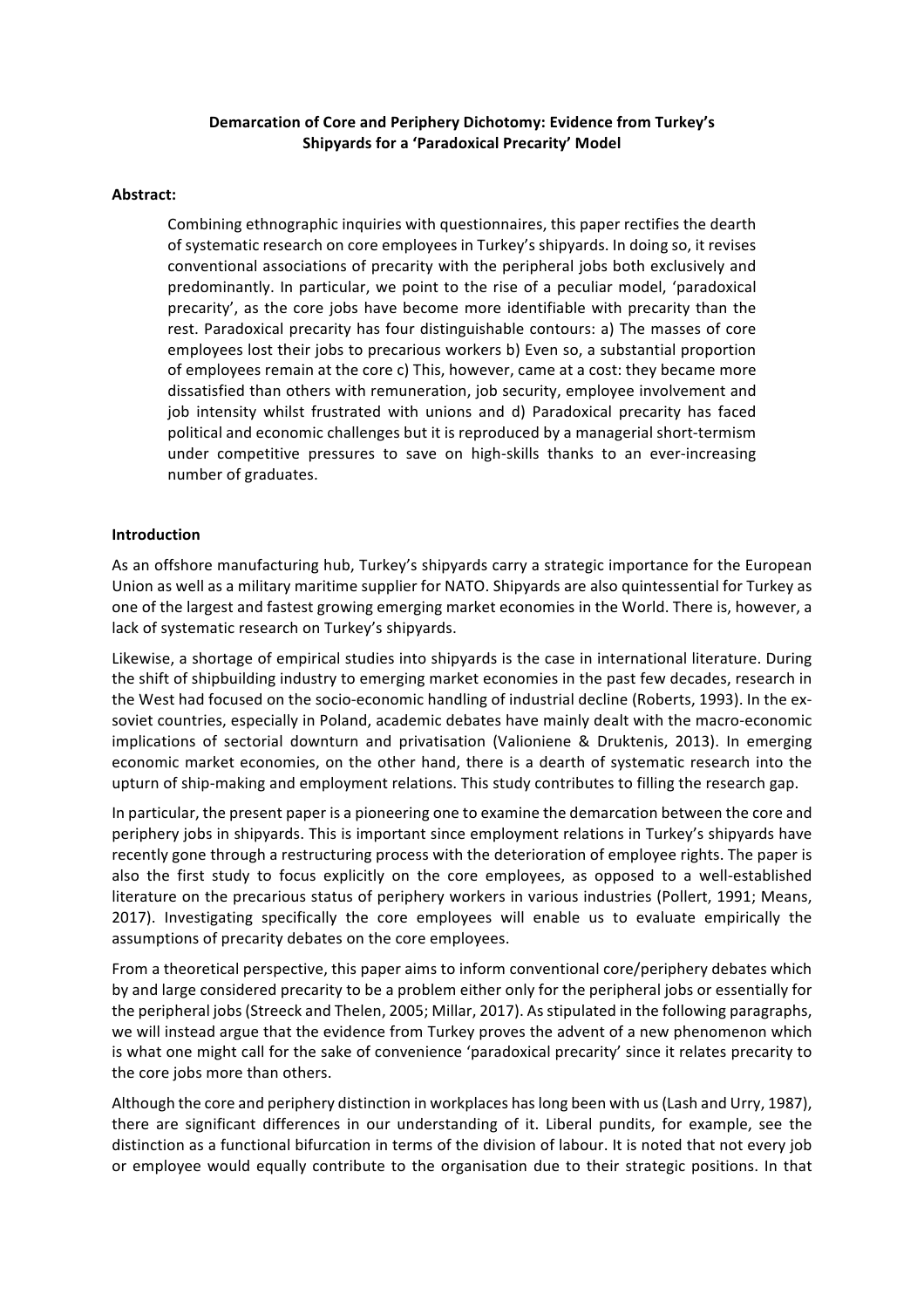sense, a CEO, for example, is classified as a core employee, whereas a window cleaner is regarded as periphery (Palier and Thelen, 2010). They argue that such a functional division between core and periphery jobs are essential for equitable rewarding of employees in line with their education, skills, occupations and surplus to the companies (Bergström and Storrrie, 2003; Means, 2017). The diversity may also inform the variations in employees' contractual status such as temporary or part-time employment (Heyes, 2011). In particular, it is put forward that as the commercial firms mature, they would aim to ease their dependency on strategically critical employees through automation and deskilling in the core jobs whilst improving the work organisation (Streeck and Thelen, 2005).

Critiques, on the other hand, contested that a dualistic distinction between the core and periphery is not intrinsically a functional differentiation but it may well be a manifestation of political attributions, at best, to functional variations in terms of rewarding (Lewchuk, 2017). In that sense, it is a choice for the prevailing workplace regime to decide whether a given 'periphery job' will be a decent job or less than that (Green, 2008). Therefore, it is necessary to go beyond the human capital or 'supply side' approaches for a fuller understanding of precarity (Means, 2017). Accordingly, concerns over two-tier labour markets have long been expressed in the last couple of decades claiming that they pave the way for precarity in the periphery jobs characterised by a manifold of disadvantages including poverty, insecurity and non-unionisation (Green *et al*, 2010). Political arbitrations have been further clarified in the case of international migration in recent years as it has added another layer to the precarity in peripheral jobs (Alberti, 2014).

Especially in more recent critical debates, it has also been stipulated that precarity in general expands into the core jobs by degrading employees' status in such jobs. More and more core employees have begun to be paid poorly and they have little job security due to a widening use of temporary and parttime contracts (Gallie *et al,* 2017). They are also becoming de-unionised with a restricted legal or compensatory protection against -unfair- dismissals (Broughton *et al*, 2016). An example given in support of this argument is the growing proportion of 'the second class' managers. Despite their continuing managerial responsibilities, particularly the less educated managers have been moved to a precarious status, and they are often paid minimum wage (Green, 2008). Better educated people faced similar challenges due to over qualification as well. An increasing number of degree holders, for example, were reported to have worked in elementary jobs, and this was disproportionately pertinent to the well-educated migrants (Frei & Sousa-Poza, 2012). In addition to occupations, core industries have been increasingly drifting toward precarious employment with low pay and insecure jobs amid a process of de-unionisation (Holst, 2014).

In this paper, however, we argue that the debates reviewed so far need to be updated in order to better-comprehend the current state of precarity which we call 'paradoxical precarity'. The reason for this, we suggest, is because the conventional associations of precarity with the peripheral jobs either exclusively or predominantly are becoming less and less relevant (Millar, 2017). Precarity appears to have reached a tipping point where it has become a more defining characteristic for the core jobs than it is for the rest. That is, the advantages of core jobs are now blended with a more pronounced level of precarity compared to other jobs. Even if the core employees, for example, are more likely to hold better-paid and permanent jobs than the rest, financially they may struggle more and have less job security as a relatively higher level of union density among them keeps further justifying the notorious hallow-shell metaphor (Hayman, 1997).

It would be too simplistic to assume that the paradoxical precarity is a straightforward process. A higher level of precarity among the core employees can be considered to be a price to be paid to retain such jobs. Nevertheless, this does not mean that core employees are necessarily happy with the 'new deal' as witnessed by sporadic political backlashes in the shape of hidden as well as open resistance such as absenteeism and slowing down the work (Yucesan-Ozdemir, 2003). So much so that one feels the need to question the economic rationale of paradoxical precarity for businesses due to potential productivity losses and the deterioration of work discipline, not least because of the difficulties with controlling highly-skilled employees (Wang and Heyes, 2017). Even so, paradoxical precarity may well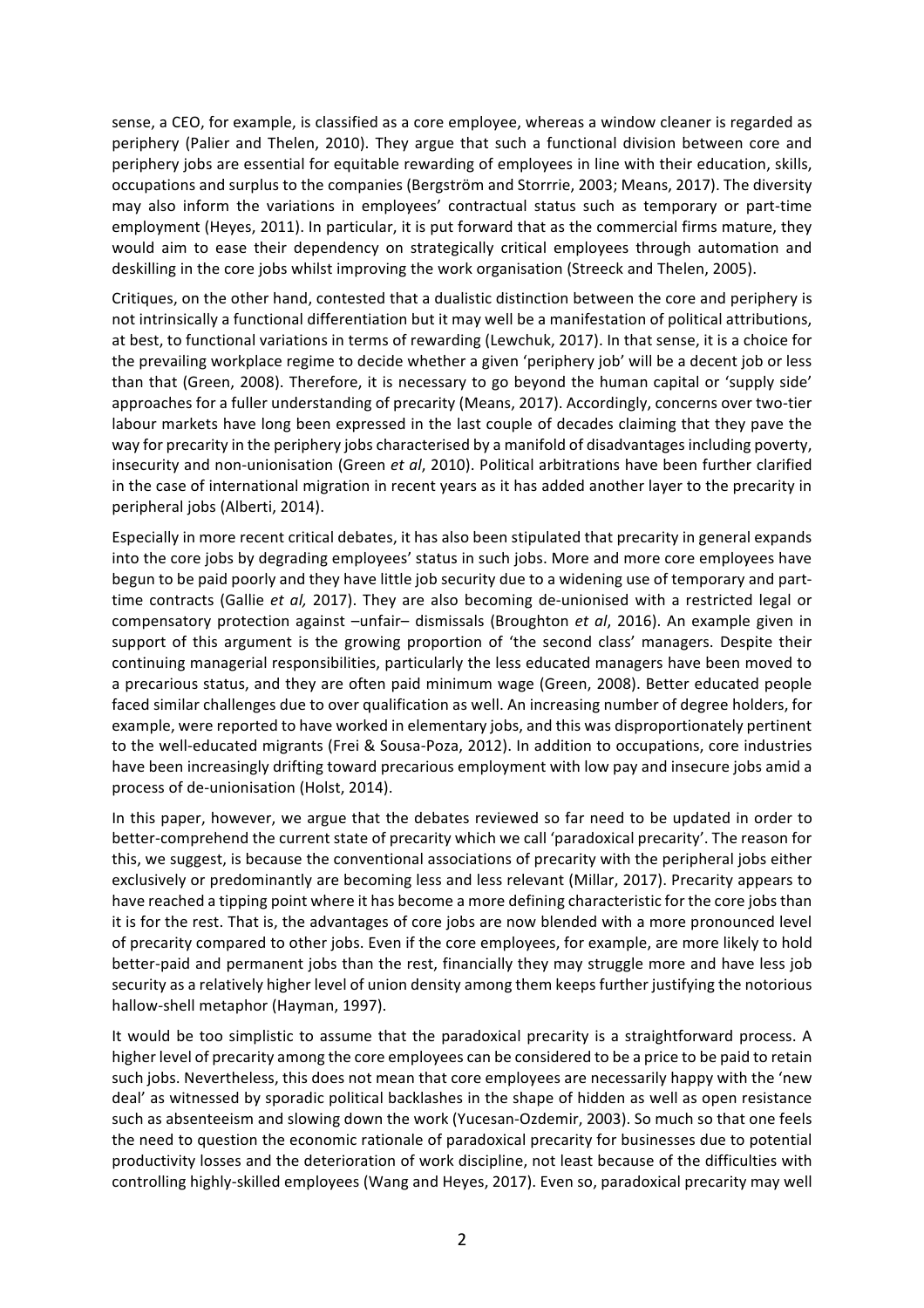be reproduced by the opportunist companies and industries, especially when they have little or no competitive edge rather than pushing down the cost of labour as an immediate survival strategy (Battisti and Vallanti, 2013).

The explanatory power of the paradoxical precarity will be evaluated in the case of shipyards industry in Turkey as it is expected to demonstrate clear patterns owing to a relatively under regulated labour market. We will attempt to evidence four crucial contours of paradoxical precarity: a) The masses of core employees have lost their jobs to precarious workers in recent years; b) Even so, a substantial proportion of the well-paid and highly skilled employees remain at the core; c) This, however, came with a cost: Core employees became more dissatisfied than the rest with remuneration, job security, employee involvement and job intensity, whilst frustrated with unions and d) Paradoxical precarity has faced political and economic challenges, including loss of productivity particularly for an authority crisis among the middle level managers, yet it is bolstered with a managerial short-termism under competitive market pressures.

## **Method**

The present paper draws on a mix-method exploration (ethnographic and quantitative) conducted in 2016. It essentially focuses on the findings from sixty unstructured conversations with employers (10), managers (20) and other core employees (30). In this study, core employees are defined as the university or vocational high school graduates as well as highly skilled workers who have been trained up on the job (they do a variety of works from lathing to gear cutting with high-precision). All of the core employees are permanent and better paid, they are in the top two earnings quintiles ( $\ell$ 2,000 or above pm, after tax).

Additionally, the paper benefits from seven elite interviews in various sectorial bodies, including Portal Authorities, Chamber of Shipbuilders, Association of Shipbuilders and Trade Unions. Quantitative results incorporated into the paper are predicated upon a survey conducted among 103 core and 300 other employees.

The companies studied are located in the Marmara and Black Sea regions where most of the shipyards are situated. Six companies were investigated and two of them are smaller, two of them are medium and the remaining two are larger establishments – the small ones in Turkey are officially defined as those with less than fifty employees as opposed to the medium-sized ones, with up to 250 employees, in line with the international literature (Forth et al, 2006).

Ethical matters have been given a special consideration: Results are presented anonymously using pseudonyms. Due to political sensitivities, the company and personal details are reported in a way that cannot be traced back to the data sources.

# **Turkey's Shipyards are in Trouble**

Despite a long-term expansion, Turkey's shipyards have begun to struggle after the 2008 turmoil. For example, the surge in the number of employees during the decade preceding the recession was from less than 5,000 to 34,000 in 2007, but it plunged by one-third in 2012 (UBAK, 2014). Yearly exports of the ships also halved between 2009 and 2012 -to \$1.3bn (Ship2Shore, 2012). The recovery signs were rather modest until 2016, with a growth in the output capacity to 4.6m dwt, exports to \$1.6bn and employment to 23,000 (MofTMAC, 2017).

The hardships in shipyards were accompanied by the intensification of precarity, but this was also part of a larger wave in Turkey. Since the beginning of neo-liberal policies in the early 1980s, there has been a long-term rise in the use of irregular employment both in the public and private sectors. Irregular workers may work on part-time or temporary contracts or under less-protective working terms against dismissals or unfavourable remuneration and fringe benefits regarding health, pension, holiday and welfare provisions (Nichols *et al*, 2002). Such irregular employees often work through the third-party/intermediator agencies. These workers are usually called 'tasheron workers'. The word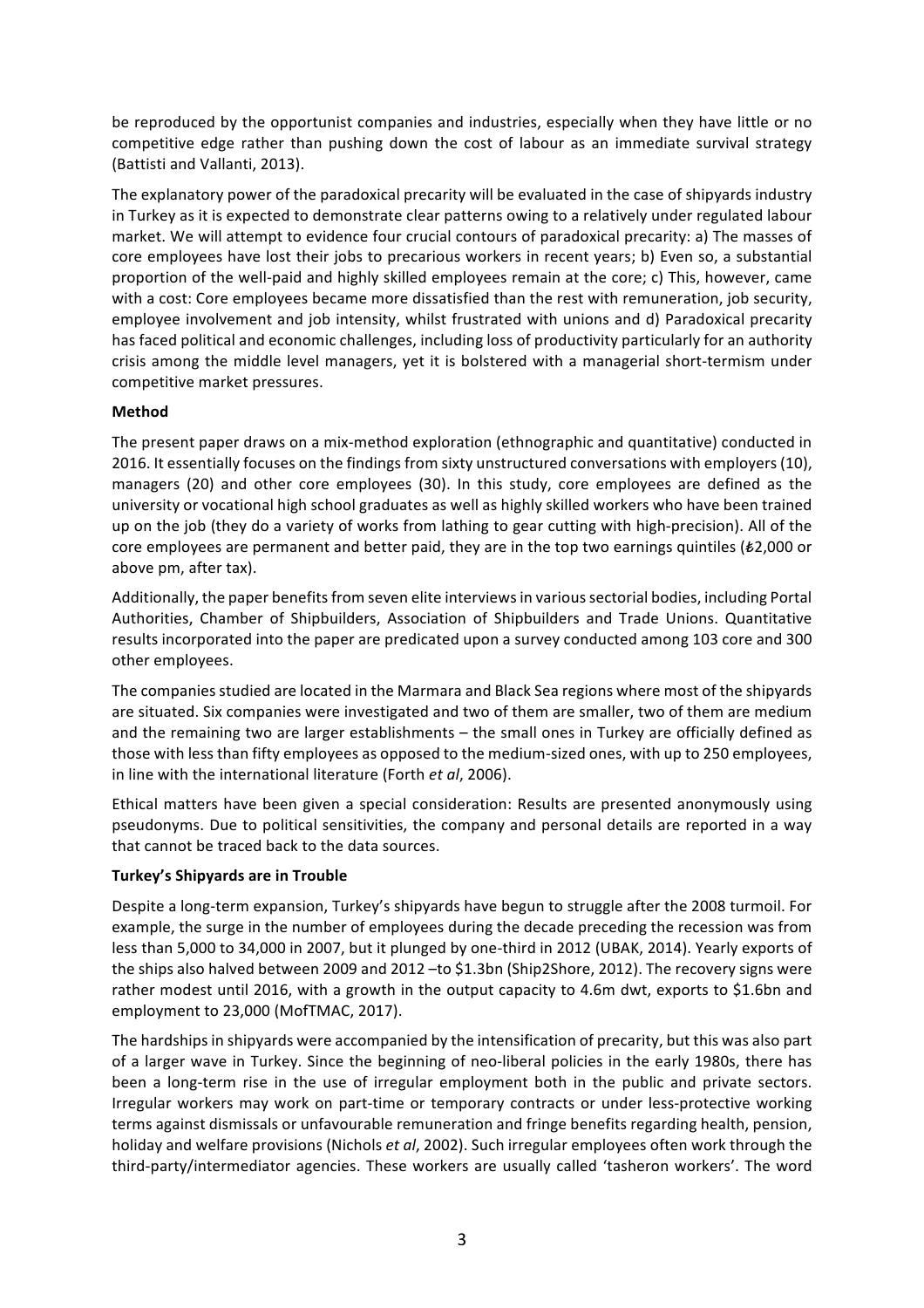tasheron refers to the third-party employer, but they are not only employment agencies. They are also sub-contractors who provide outsourcing services usually in the workplaces of main companies. Although tasheron workers had been historically preferred in the construction industry, it had a limited use owing to the lack of legal recognition. After a gradual introduction of regulations for flexible work as part of the EU accession talks during the last decade, the number of tasheron workers increased to almost 1.5 million (Hurriyet, 2016).

There are no reliable statistics about the extent of the tasheron system in shipbuilding, but in the six companies we investigated, the proportion of tasheron workers ranged from one-third to two-thirds. Such workers are usually Kurdish migrants from the Southeast as well as their tasheron employers. In particular, we found that roughly one in five core employees in the companies studied were supplanted with tasheron workers on average. However, although the majority of the core employees managed to survive through, the replacement has triggered more sense of precarity among them compared to other workers. What follows will analyse this.

## **Unionisation**

Unionisation in shipyards is undermined by the tasheron system as it is virtually exclusive to unions: No tasheron worker was unionised in the companies studied. However, although a quarter of the core employees are members, unions do not appear to be very effective among them, either.

A manager admitted that *one of the important aspects of the tasheron system is to stop unionisation. Otherwise, you can't get rid of the militancy.* An HR manager disputed the legitimacy of unions:

*There should be no union in a shipyard, because there is no need for that. In our company, for example, managers are so good to employees that no one wants to join or set up a union.* 

However, if the workers insist on joining a union somehow, then managers' good intentions would not necessarily amount to compromises. An owner manager asked us not to mention the unions, they *are spoiling my appetite.* The lack of managerial appetite helps explain why five out of the six companies studied had no recognised trade union.

In addition to engaging in collective bargaining, the unionised company also employ an activist of the rivalling radical union as a social worker, saying that *better to keep the enemy in your pocket*. The management uses him since workers have a lot of respect and listen to him about, for example, health and safety warnings. The management, however, lamented the radical union, and a few managers made serious accusations. One of them, for example, claimed that

*those thugs hire a private ambulance and ride around the shipyards, giving the impression that there was yet another accident to agitate workers.* 

There are further scepticisms about the unions' ethical grounds which raise questions regarding their effectiveness. The radical social worker believes that the officially recognised union is sold out and *enslaved by capitalism*. When he was talking in this manner during a coffee break, an engineer had shown an angry outburst towards him: You are too sold out. Your radical union has Mercedes cars for *its leaders!* The social worker denied the allegation. Another engineer also contested that *I am coming from a unionist family but I hate unions. Because they simply exploit workers' misery and hopes.* A project engineer added that *they only care about filling their pockets.* 

## **Table I is somewhere here**

However, unions' ineffectiveness does not seem to be only about ethical issues. They have difficulties in terms of making the management listen to them. No more than one third of the core employees think that managers take unions seriously, as in the case of the rest (Table I). The radical social worker contended that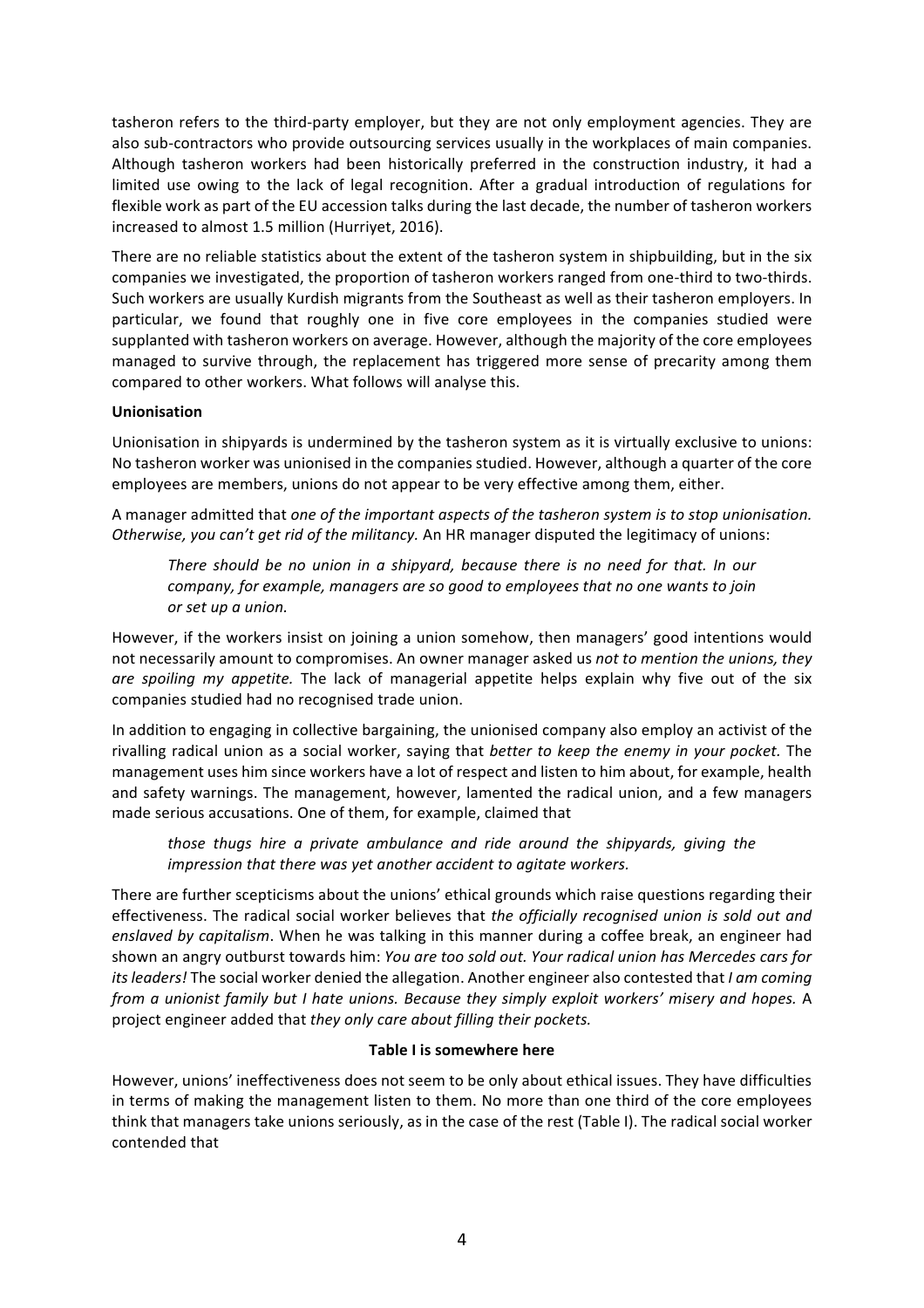*if* I ask the management to change the colours of sockets to prevent confusions and accidents, then they will take the point. However, if I say that we want pay rise, then *they* would take the piss.

The authorised union values constructive relations with the managers across the shipyards, but a top union leader noted in an interview that

sometimes managers don't even bother to turn up to meetings. That's why, we go on *strike. They lose but so do we with many more union members dismissed.*

The weaknesses of unions are accompanied by a high level of job insecurity, especially among the core employees despite their lower turnover compared to the rest as discussed below.

#### **Churning Rates and Job Security**

All companies studied reported that there have been *massive redundancies* since the 2008 crisis regardless of the company size. Yet *recruitments in considerable numbers* have also been experienced, implying high churning rates, especially in recent years. This is the case for both core and other employees, despite a gap between the two groups. Roughly one-third of the former have been in the company over five years -twice higher than the proportion for the latter (Table II).

Employers' ability to reduce the number of employees is limited by the law. It dictates that shipyards have to employ no less than a certain number of workers in return for reclaiming lands to build workshops. A manager said that

we employ over one hundred extra workers. Sometimes we are just hanging on the *cliff-edge* without a new project in the pipeline, but we can't lay them off otherwise we have to pay hefty sums to the state for the land.

Statutory limits on reducing the number of employees in the companies rendered higher churning rates the second-best strategy to offset the labour cost. One benefit of the higher churning rates for the companies is apparently to mitigate the burden of compensations in the case of redundancies. A manager was worried that the longer you work the more expensive it becomes to dismiss you.

Higher churning rates also have implications for wages as longer tenures lead to more incremental pay rises. A finance officer revealed that

*we pay a lot for the experience in this company. People may earn 20% higher than a novice* for the same job.

#### **Table II is somewhere here**

It was also underlined that newcomers always have higher motivations. A top manager emphasised that 

*it* is good to have fresh blood thanks to the new universities. So much so that new *starters are sometimes castigated by the longer working staff saying that 'you will* have the chance to please your boss tomorrow, too'.

Ageism is part of the high turnover strategies. Employees in shipyards tend to be younger, two-thirds of them are under their mid-thirties. When asked, an HR manager made it plain that

we do not care about people's ages, but it is nonsense to apply for a job here when *you are aetting to your sixties. This is a tough work.* 

It is also assumed that vounger people would be keener on moving to another job *hoping to strike* better deals. A quality control manager indicated that

*if* a young man is not happy with this shipyard, then he can go to another company to find the one that suits him well. Why should one waste his life in a dislikeable job?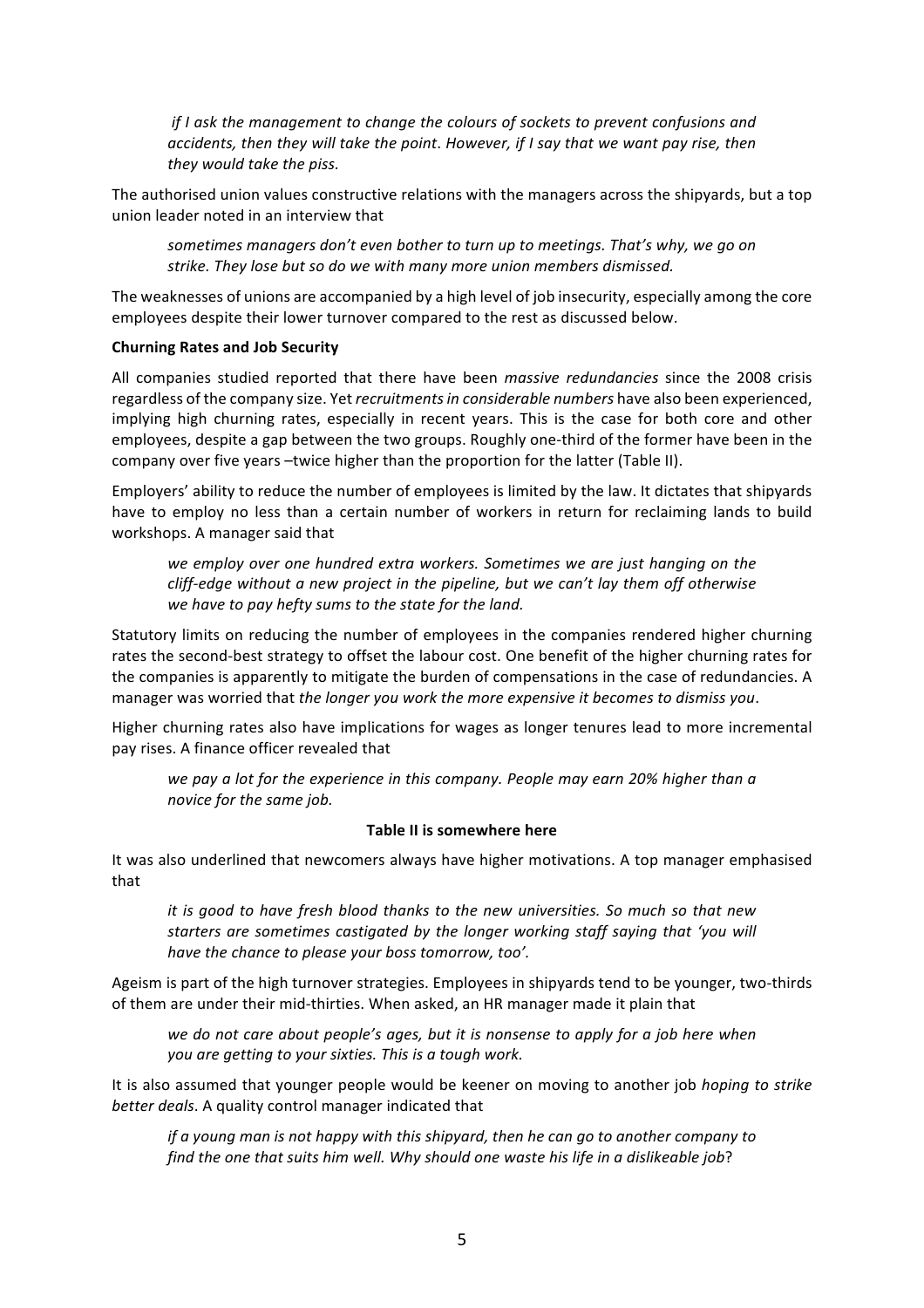High churning rates reflect on the sense of job security. An engineer argued that *there is no job security in this company because of the tasheron system*. A tasheron employer providing cleaning services also endorsed this:

The mother company cannot recruit people directly as its own employee in many *cases, because compensation fines would be tremendous at the dismissal trials.* 

Some other challenges to job security were also brought up. A company owner/manager whose work shop had *hibernated* for two vears due to lack of demand after the recession attempted to explain the sense of insecurity in shipyards in general:

*Shipbuilding* is dependent on shipping and shipping is dependent on international *trade.* No one knows what happens tomorrow. We did not expect the 2008 crisis but *it happened anyway, and the business hasn't fully picked up yet.* 

A purchasing director related the fragility of business to its reliance on only a few suppliers' good will:

We have to choose the right suppliers. If something goes wrong with them, then we are all in trouble. How can you feel secure?

A marketing manager shed more light into the contingency of business on suppliers:

Although it is not always feasible for the suppliers to go for oligopolistic price fixing, *they* can opt for a strategic valuation in the case of some inventive edges or things like *that.* You only hope then to save with the new technology.

A quality control manager similarly added that the faith of shipyards is also at the mercy of individual *customers,* making a useful comparison:

*Shipyards are not like the car industry where if a customer does not like your product, it* is just fine. You have thousands more. But we have only one or two customers. If *they change their minds, then we will instantly get capsized.* 

Turkey's political climate brings in further layers to insecurity: The owner and manager of a shipyard expressed his opinion:

We've shot down the Russian jet, and now our orders from Russia have come to a halt *like anything else. God knows if we will have another coup* tomorrow (this remark refers to a failed coup attempt in June 2016).

The sequential dependency of whole production process on even a single engineer occasionally puts individuals, as well as the companies, on the line. A manufacturing manager confessed that

*I* just fired the quality control engineer two days ago since she brought everything to *a* breaking point with her fussiness. But then I started to feel different, maybe I was too harsh. I should call her back probably.

Despite the relatively lower level of churning rates among the core employees compared to others, a higher proportion, half of them believe that there is no job security in their workplace, whereas this is down to just above one-third for the rest (Table I). One reason suggested by a tasheron worker for this paradox was the following:

We already know from the scratch that our contracts are for a short period, that's why we are better prepared. We don't get nasty surprises. We start looking for other jobs *before the termination of terms. We also avoid ages-long financial commitments.* 

A tasheron further highlighted that 'the end of project in a shipyard does not necessarily mean the *end of job*: 

We often transfer our workers to other shipyards where we have some other projects *to work with when the job is done here.*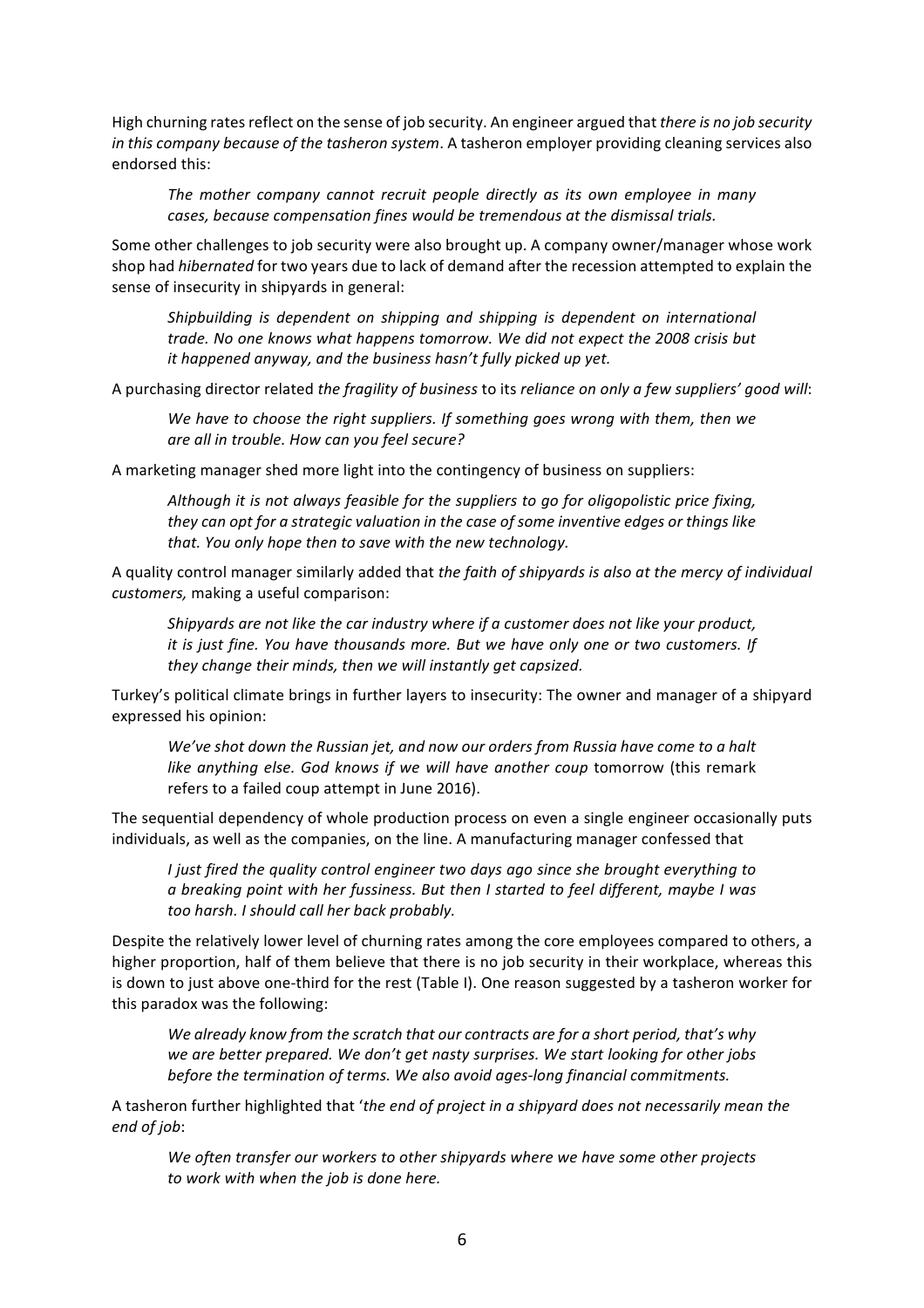Pertinently, a considerable proportion of the participants, including over one third of the core employees did not consider job security an issue either, notwithstanding all the issues delineated so far (Table I). A manager was of the view that

this is because there is no fear from joblessness. There are vacancies everywhere for *the qualified staff. If you lose your job here, then you can go and get another one* somewhere else.

Even so, the sense of job insecurity and high churning rates support a *deadly work tempo* about which particularly the core employees have *no vote* as highlighted in what follows.

## **Job Intensification**

A planning chief spelled out how the pace of work is intense because of the nature of the production in shipyards:

We have two pools for the ships that we manufacture or repair. We can't start off a *new ship unless we complete the work with the ones we have in our hands. That is, the faster you are, the more profitable your company will be, simple as that.* 

The head of the Association for Ship Builders noted that the industry commonly suffers from delays:

*Keeping up with the deadlines is a common problem across the industry. Companies often fail to forecast an accurate timetable. Therefore, they often run late.* 

When the head of the Portal Authorities was interviewed, he specifically pointed to the inefficiency of planning in shipyards:

Delays are one of the general issues in the whole industry because of the difficulties *with the planning details.*

A planning manager unwrapped some challenges in his job:

*Punctuality is a joke, you are dependent on so many people, including tasheron firms. Repairing is particularly hopeless: You fix something but simply for that reason, something else may start malfunctioning!*

Insightful comparisons to other industries were advanced. A maintenance engineer stressed that

*in* the car industry, it is easy to see whether the work is running late on the basis of seconds whereas in the shipyards it may take months to develop a proper assessment.

Quality control teams in the manufacturing departments *deliberately exacerbate the difficulties*. A quality control chief said that

we are the enemy from inside, so to speak. Everybody tries to finish the job asap. We make things more difficult inevitably: In the fridge industry, for example, if there is a welding error, then you can simply remove the faulty fridge. In ship yards, that simple welding error may cost a ship, if not lives.

CC TVs cover every inch and monitor everyone, especially in the larger shipyards. An engineer was of the view that

*this* equipment is installed to ensure that everybody complies with the health and safety regulations, but they also function as the tools of scrutinizing employees' speed, *making people nervous ironically.* 

The widening use of card-readers at the gates has heightened the pressure for punctuality. A chief accountant felt strong about this: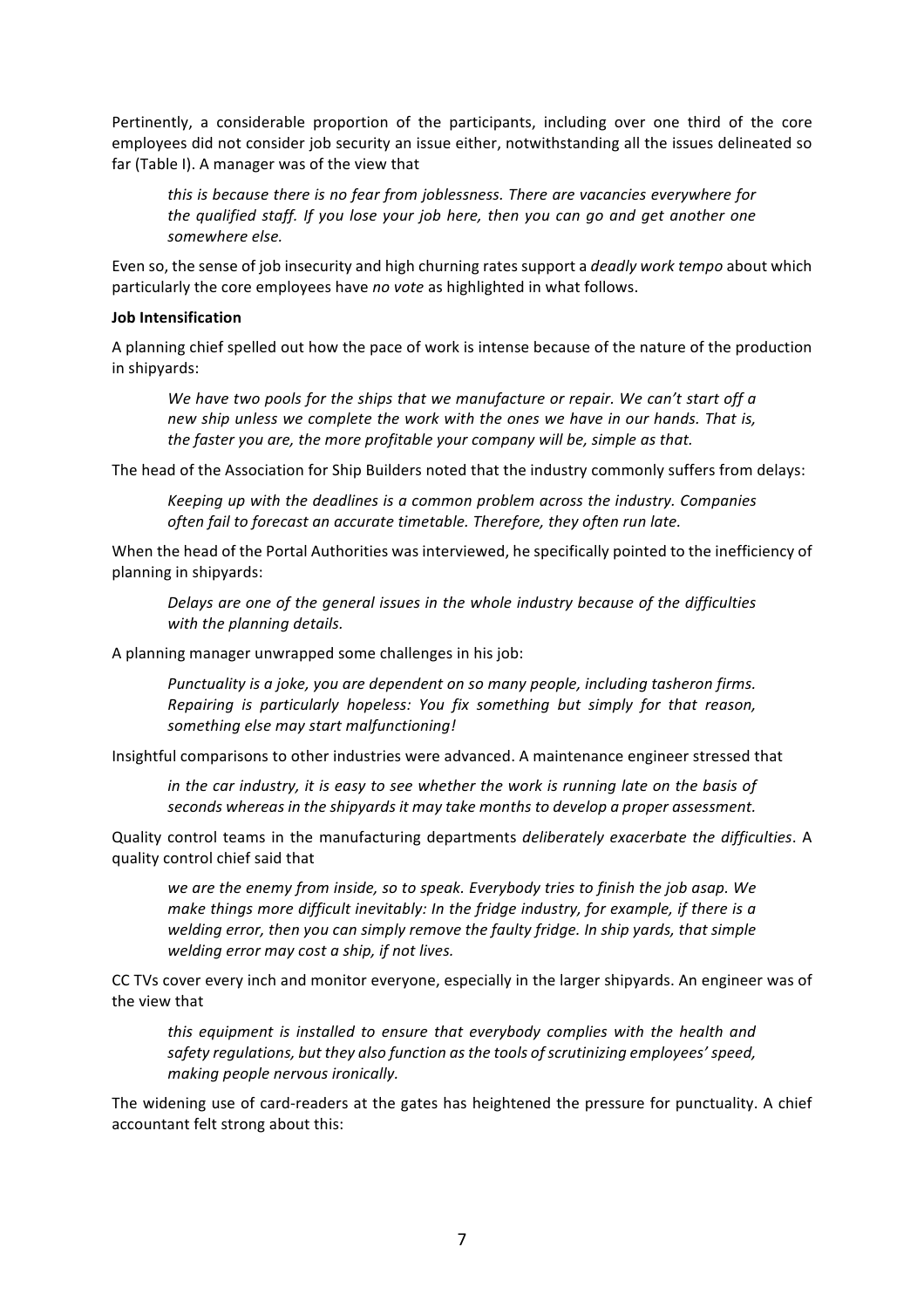Since a new card system is installed at the entrance, you lose half day wage if you are *late twenty minutes. Also, you can sign in only after putting on your work uniforms, helmets, shoes and gloves first.* 

The failure to pace up with the speed of production may risk becoming stigmatized. An engineer noted that 

*there are some rouge culprits on drugs. They come to work trying to hide it but they cannot cover up lagging behind all the time.* 

The skills that particularly core employees may possess do not necessarily yield powers to negotiate for a reduced work load. An area manager expressed his anger:

*I* know two foreign languages and *I* have quite a few certificates, but we work so long that sometimes I feel like I would be better off I were peddling lemons in the streets.

A construction engineer contested that *although tasheron workers are under a horrendous pressure, the rest don't only have to pace up with, but also lead them.* Some companies use performance assessment *to keep up the pressure on the core employees*. An HR Director said that

we have annual assessment exercises with a standard Human Resources Assessment (HRA) form. We check who or which departments are doing better or worse. If too bad, they get friendly fires.

A repairment foreman explicitly stated that *extra cost of the delays usually results in dismissals* whilst a planning chief drew attention to the impact of *unbelievable pressure* on her social life:

*I* am living with my mother; I can't sort my life on my own since I am too busy. I have *two* weeks of annual leave, but *I* just can't use it at all.

Pressure at work can spoil the work-life balance even more when it is added on by commuting as a common way of transport to work, especially among the highly skilled staff: A quality control manager shared her frustration:

*I* have to commute from Istanbul. A friend of mine called the other day and she just *nagged about me 'living only three hours a day'.* 

A logistic manager noted that *increasing overtime work could help release the pressure*, but almost two-thirds of the core employees, compared to just above 40% of the rest have little or no say about their working hours (Table II). He explained that

Paid overtime is not the first choice for the companies whereas employees would welcome more of it. This means conflict of interests in terms of speed.

When asked, H&S chief warned that speed claims lives, and ruins his peace of mind:

Speed itself is one of the main causes of fatal accidents... And guess who is to blame *for* this? It is me! Therefore, I keep a suitcase ready all the time to go to prison, *although I* do everything under my jurisdiction to prevent accidents.

The detrimental implications of job intensification are embedded in a managerial understanding that is largely dismissive to the contribution of (particularly the core) employees to the decision-making processes as debated below.

#### **Employee Involvement**

The majority of the core employees, like the rest of the respondents included in the survey reported that they were satisfied with the level of discretion they had about their tasks (Table I). Here is a typical remark made during the conversations: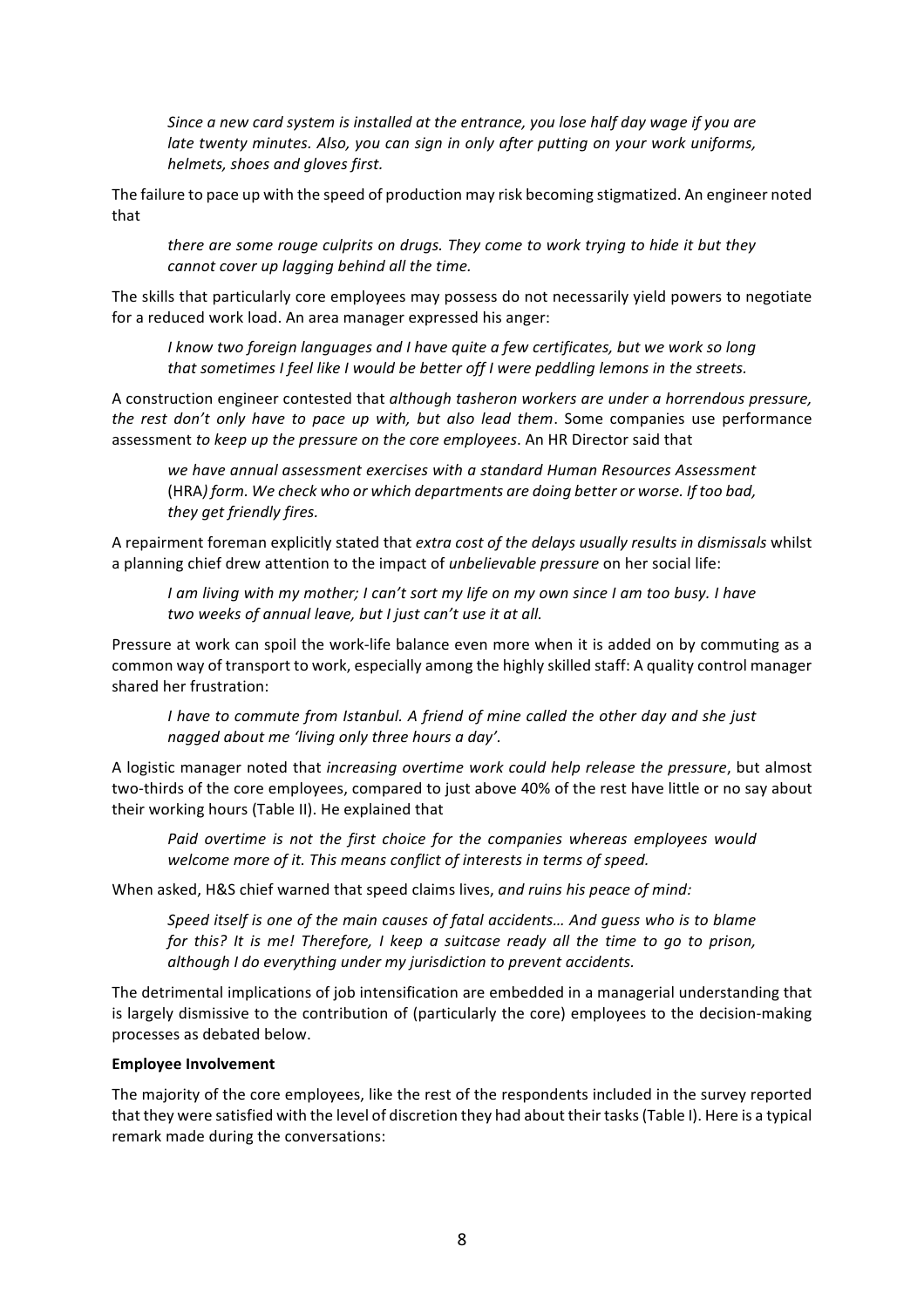We decide about the ways in which we carry out our tasks, and managers specifically *consult our expertise to make decisions.* 

However, optimism about employee involvement tumbles when it comes to matters beyond the specific tasks. Hardly half of the respondents, with a significantly lower proportion of the core employees, are satisfied with the participation in broader decision-making processes (Table I). The restricted nature of employee involvement was eloquently captured by a top manager in a multinational company:

*Shipyards are no republics. They are run with a dry sense of rationality: When we find a* job, the customer gives us all the details about the ship they want. That leaves us without much flexibility: We have to choose, if you call it like that, certain material, designs, qualifications etc. as the patron wishes.

It was underscored that involvement is curbed by the paucity of room for technological manoeuvre as well. An R&D officer said that

*if* we need spare parts for the cranes, for example, then we import them. We don't *have the capacity to designing and manufacturing since we have no research and* development facilities. You mostly need a CNC (3D printer) for the manufacturing, but *we don't make it, either.*

Some managers think that engineers cannot contribute a lot to the management of companies. A manager contended that

engineers are essentially messengers between workers and the superiors. If workers *bring* up a problem, then they report the issue to the higher-ranked staff and then they take the solution back to workers.

This understanding helps explain why one-third of the core employees, as the rest, indicated that they have little or no say regarding work design (Table II). However, there was no shortage of gloomy views as exemplified by another manager in an attempt to further elucidate why the core employees have such a poor involvement:

Who would accept to work outside in such a horrible weather? Of course, the ones who have no other choice no skills or no education. They can't even comprehend the *command chain.* If there is a problem, they just talk to higher managers bypassing the *immediate* engineers. Then the engineers can't carry out their tasks, let alone *participating in broader decisions.* 

Such a claim should be taken together with nearly 45% of the core employees who have little or no say regarding task distribution whereas the proportion turns out to be somewhat lower for the rest, 37% (Table II). Some core employees consider the rest *docile* and offensiveness is blended with racism. An engineer indicated that

*tasheron employees are silly cows.* If I ask them to stand outside for hours to do *nothing, they won't question. Five or six of them sleep in the same room, still they* don't question. They are so blindly adhered to tribal norms that they could not possibly *disobey their tasheron bosses.*

One may consider employees' satisfaction with the tangible rewards to see if they help make all the issues outlined so far bearable, especially for the core employees given that they earn more than the rest. 

## **Satisfaction with fringe benefits and pay**

Fringe/social benefits in Turkey cover a wide range of areas from, for instance, free transport to free health care for the employees and their dependants as well as the pension premiums. An HR manager claimed that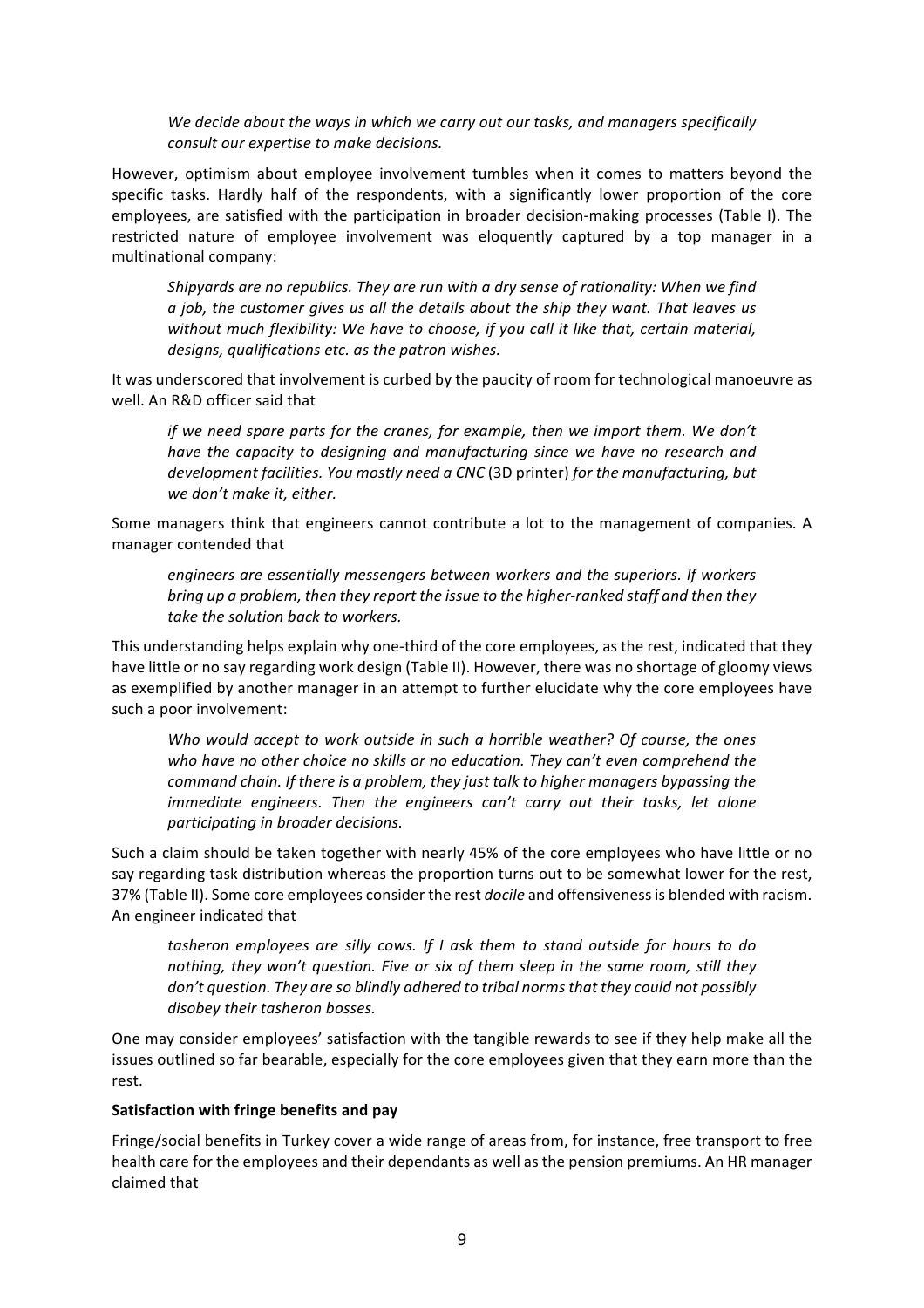*fringe benefits may come even before the wages for some employees. People* sometimes work for free just to complete the minimum years of service required for *the retirement.*

Transport is critical for the commuters since they have to cross the straights of Bosporus and Dardanelle. Larger establishments provide transport for thousands of employees everyday with their own vessels. Both core employees and the rest have access to the free transport. Companies also provide land transport, but it is limited. The limitedness of land-transport is attributed to *the laziness* of local people by some managers:

*People in this town are lazy, they are living on the dole and they don't want to work* for decent wages.

However, services are made available for the hundreds of local people, especially by the smaller establishments. A local economist emphasised that *I would not work here if there were no transport*. A manager also indicated that

*there is no public transport to the neighbouring villages, therefore it is important to arrange shuttle busses.* 

On balance, barely more than one in two respondents are satisfied with the fringe benefits, with a little difference between core employees and the rest (Table I). This is interesting since tasheron workers are notoriously deprived of welfare entitlements. A staff development officer like several other participants complained that,

employers are avoiding their existing responsibilities by dumping workers onto tasheron firms which often fail to pay pension contributions and employees' health *insurance.* They don't even pass the child credit given by the state to their workers.

The low satisfaction with the benefits among the core employees has a lot to do with an ongoing dispute over the legal status of shipyards. Trade unions are urging the government to recognise shipbuilding as a 'heavy industry' in order to gain a prerogative to earlier retirement (mostly for the core employees) with lower employee contributions and higher pension premiums. Participants did not have high hopes on this issue. An engineer cited some press commentaries:

All we know who the owner of this company is (a top statement). *So, why he would be* bothered with giving more rights to employees. The state is operated by the bosses.

As mentioned earlier, core employees earn more than the rest, and the tasheron system in particular emerges, according to an area manager, *as a mind-boggling evidence of corporate greed*. In one of the companies investigated, such workers rest, and sometimes live in a compound which is called 'China town' or Gypsy town' as a racist tribute to their exploitation.

However, less than half of the core employees are satisfied with their pay which is significantly low compared to the rest (Table I). When shared during the follow up conversations, these results were deemed unexpected by some managers. An HR manager typically said that

*I* am surprised, but this can't be in our company. It must be in the other companies you *are investigating, right?*

When some other managers were told that a similar proportion is also the case in their companies, they tended to suggest that we are all human beings, we always want more. In response to the contradiction between those who were satisfied with their pay and the remainder, some managers contested that *the dissatisfied ones must be the recently started younger employees*:

They must be the new recruits. We can't do anything about them. They have no practical experience. Their theoretical knowledge is also weak because of the poor *quality of their education, particularly in those new private universities.*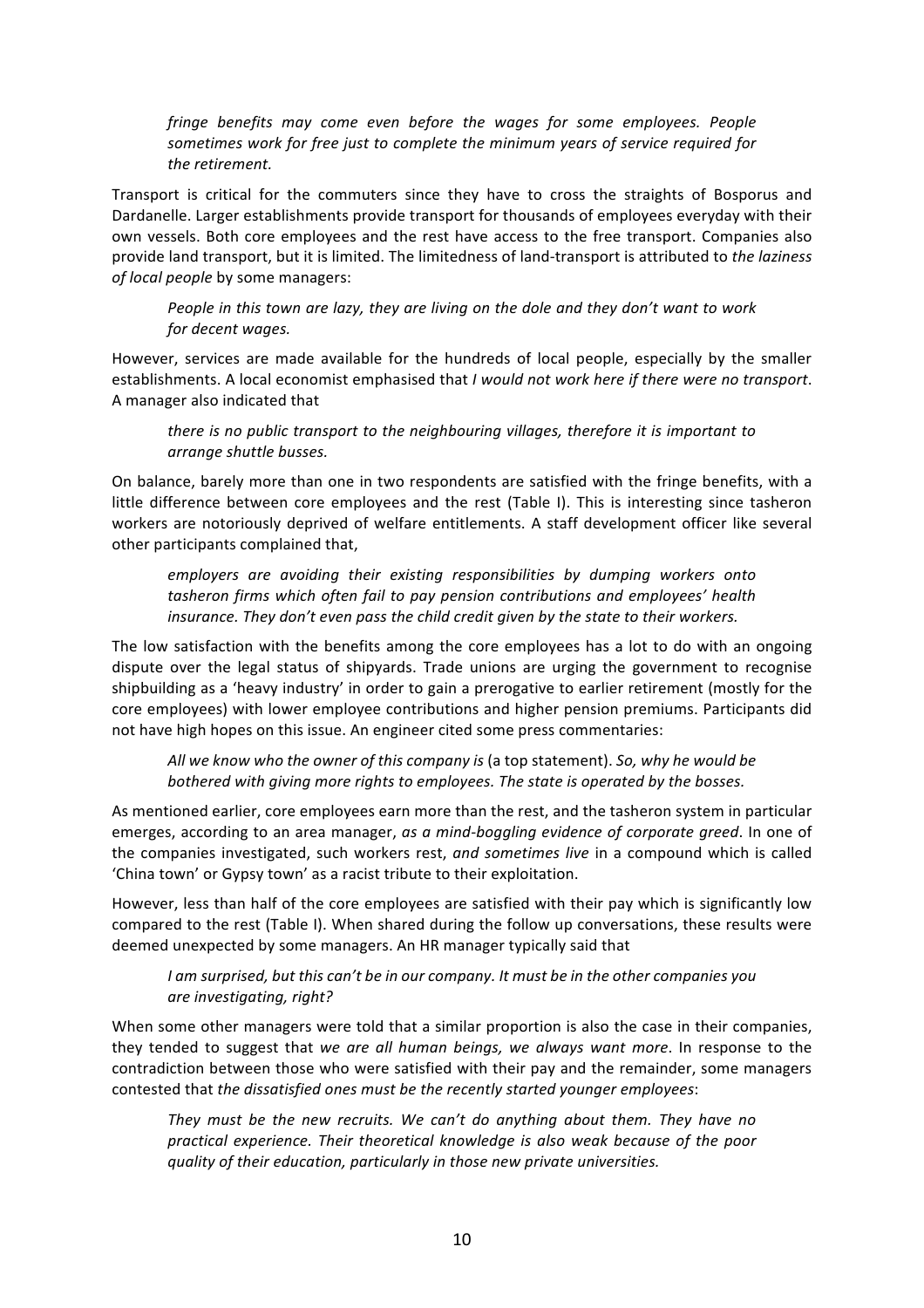However, a fuller understanding of the higher dissatisfaction of core employees than the rest about their wages would not be possible without addressing the pay regime. An engineer contended that

*a graduate engineer may get ₺2,000 but most engineers are not allowed to do overtime but even the tasheron workers are. Companies say that we only intervene if there is a trouble rather than working continuously... I deserve more than what I get. Actually, I am seeking a new job anyway.*

Another participant who works as a public-sector H&S consultant in shipyards complained about his ridiculous pay compared to the private sector:

*If* I work in the private sector I would earn twice more than what I earn currently,  **pm. I don't go to private sector, because I believe that we need idealist people** to show the public that H&S is vital for all.

When asked about the links between pay and performance, some managers dismissed any connection between those two. A smaller establishment manager suggested that *higher pay is no way to boost* performance. The more you pay, the higher wages employees will ask for.

Nevertheless, pay is related to performance in the larger companies. An HR Director, for example, noted that *the HRA form* referred to hitherto *is used to determine individual pay raises*. Additionally, the heads of the departments may propose increments for the better performing individuals. A finance director, for instance, made it plain that *I* occasionally make suggestions to the board since I *am happy with some employees' track records*. 

There are *demoralising doubts* about the performance measurements among the core employees. An accountant, for example, touched upon the transparency issue:

*In* the finance department, wages wildly vary, between  $\frac{\epsilon}{1,500}$  and  $\frac{\epsilon}{5,000}$ , but it is not always clear how some get hikes or nothing, because we all do the same jobs at the same levels. There is no openness about arbitrary decisions.

The evidence presented so far proves that employees are concerned with both tangible and intangible issues, but this is particularly so for the core employees. The following section raises questions about the economic wisdom of such a situation for the companies.

## **Handicaps and the** *rationale* **of Paradoxical Precarity**

Paradoxical precarity hampers productivity and motivation: The majority of the core employees failed to indicate that employees' productivity in general or their own individual productivity in particular is either 'very good' or 'good' (Table III). A long-term foreman uttered that

you need to make employees feel that they are valued. If you do that, then they will *work harder.* But this is not happening.

Such a concern is also substantiated by an HR manager's understanding of his profession. He thinks that 

we are not HR managers at all. We are just running a personnel department. We have, *for example, no incentivised rewarding system. You can't utilise it in shipyards because we don't produce piece by piece.* 

When asked, however, he admitted that *I do not know much about how the business is run in other* shipvards, we have little contact with each other.

# **Table III is somewhere here**

An environmental engineer also complained about *an acute shortage of appreciation:* The *importance* of what I am doing becomes clear to the management only if I make a mistake. A project director has sarcastically pointed out that *you* have to *ignore the managers to remain motivated*: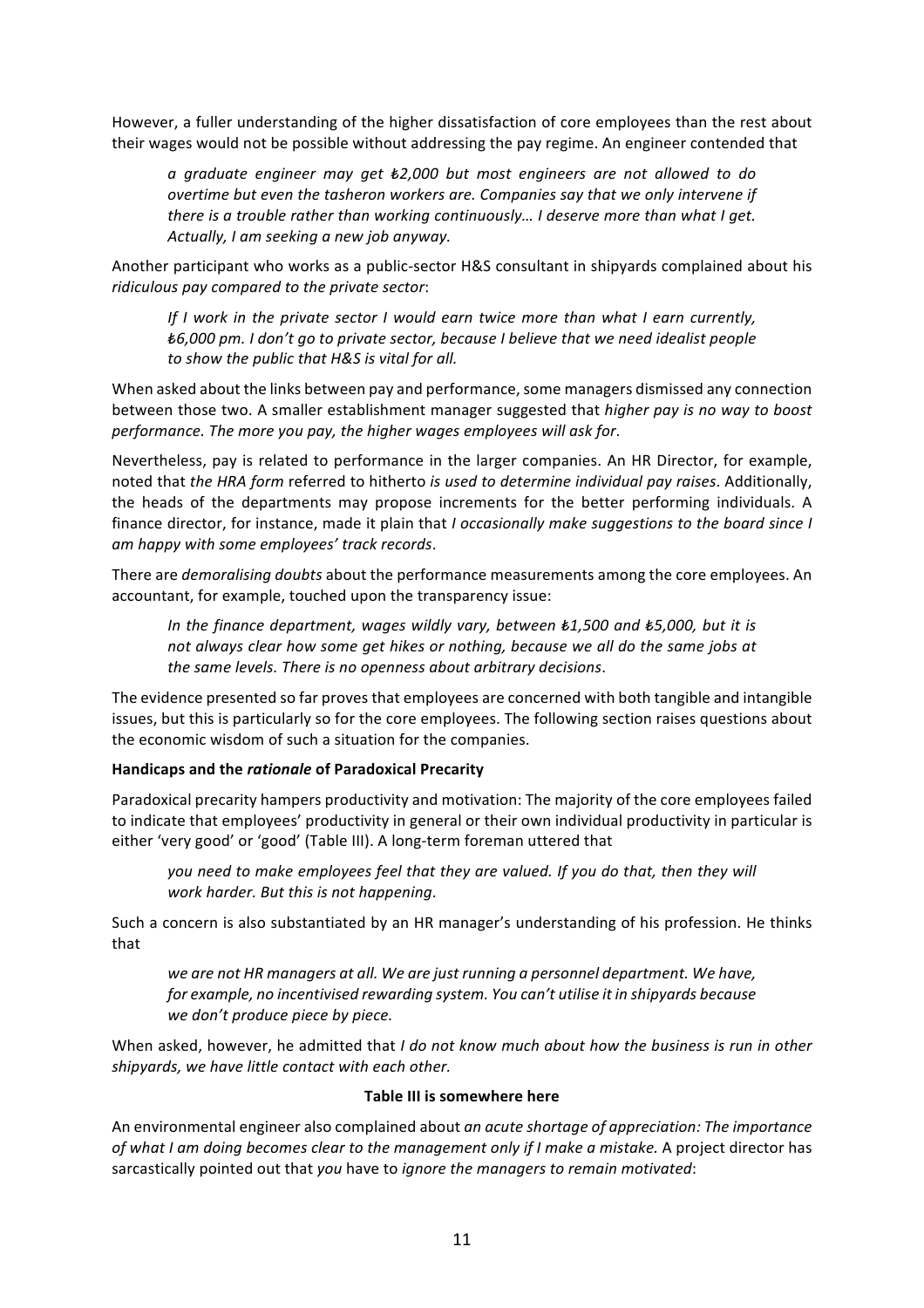*A* father and son are running this company. If you talk to one of them first, then the other one gets pissed off and tells you off. The only way you can retain your motivation *is* just to rebuff them when they scold you.

Under appreciation of the core employees means an authority crisis for the middle managers in their relations with the shop-floor workers at the expense of productivity. An engineer said that

*I* am earning less than a plumber since he does overtime. Sometimes he does not care *about* my technical instructions because he thinks that he is smarter than me. And this *causes a lot of delays in production.*

These sorts of worries help clarify why the majority of employees, especially the ones in the core jobs believe that managerial strategies diminish their motivation and productivity (Table IV).

The sense of being under-valued precipitates retention problems as unequivocally evident among the highly-skilled employees commuting from the neighbouring towns. A manager affirmed that

*It* is important to avoid the disruption of whole work, sometimes just because of a *single absentee.* We are doing our best to attract skilled staff from Istanbul, but if they *are not pleased here, then they start to look for another job.* 

An HR manager brought out that *skill shortage is so severe that it has created counterfeit certificate Mafia*: 

*Sometimes candidates are fabricating fake documents. To avoid the quality issues for* such problems, we have to go through a rigorous recruitment process.

The pace of work can also have a detrimental impact as speed may well trigger a slowdown in practice. One reason for this is because speed deteriorates motivation. An engineer told us that

*if* you are a welder in the live-stock ship, then you may spend hours on your own. *Workers caged all day in the animal partitions start to talk to iron bars. Do you think* that people could be motivated in a solitary confinement?

*Speed decelerates speed* further. As opposed to the core employees, the majority of others are convinced that the productivity of employees at large as well as that of their own are either 'good' or 'very good' (Table III). Arguably, coercive managerial strategies force them to work harder in the face of their limited skills that might help seek alternative jobs. As a result, however, the H&S issues turn out to be another reason as to why speed means a slowdown. An H&S manager lent his comments:

*Mining* accidents or plane crashes happen once in a while. In shipyards, have one *accident today, then expect more pretty soon since they tend to be about infrastructures, rather than a one-off clumsiness. This shatters people's morale and speed. Therefore, European customers are so twitchy about H&S.*

A construction manager put the blame on *the culture of quick-profits:* 

*Companies think that speed is the short cut to profits. They are struggling to come to terms* with the role of human factor in business.

A planning manager explained *the human factor* with the lack of enough communication between managers and employees:

*it* is really difficult to keep cool under pressure. You aet stressed out and people can feel it. They avoid you. We have to bring down the barriers of dialog by showing more *tolerance.* 

A company owner also indicated that

there is too much distance between managers and workers. Discipline is important but *so is communication*.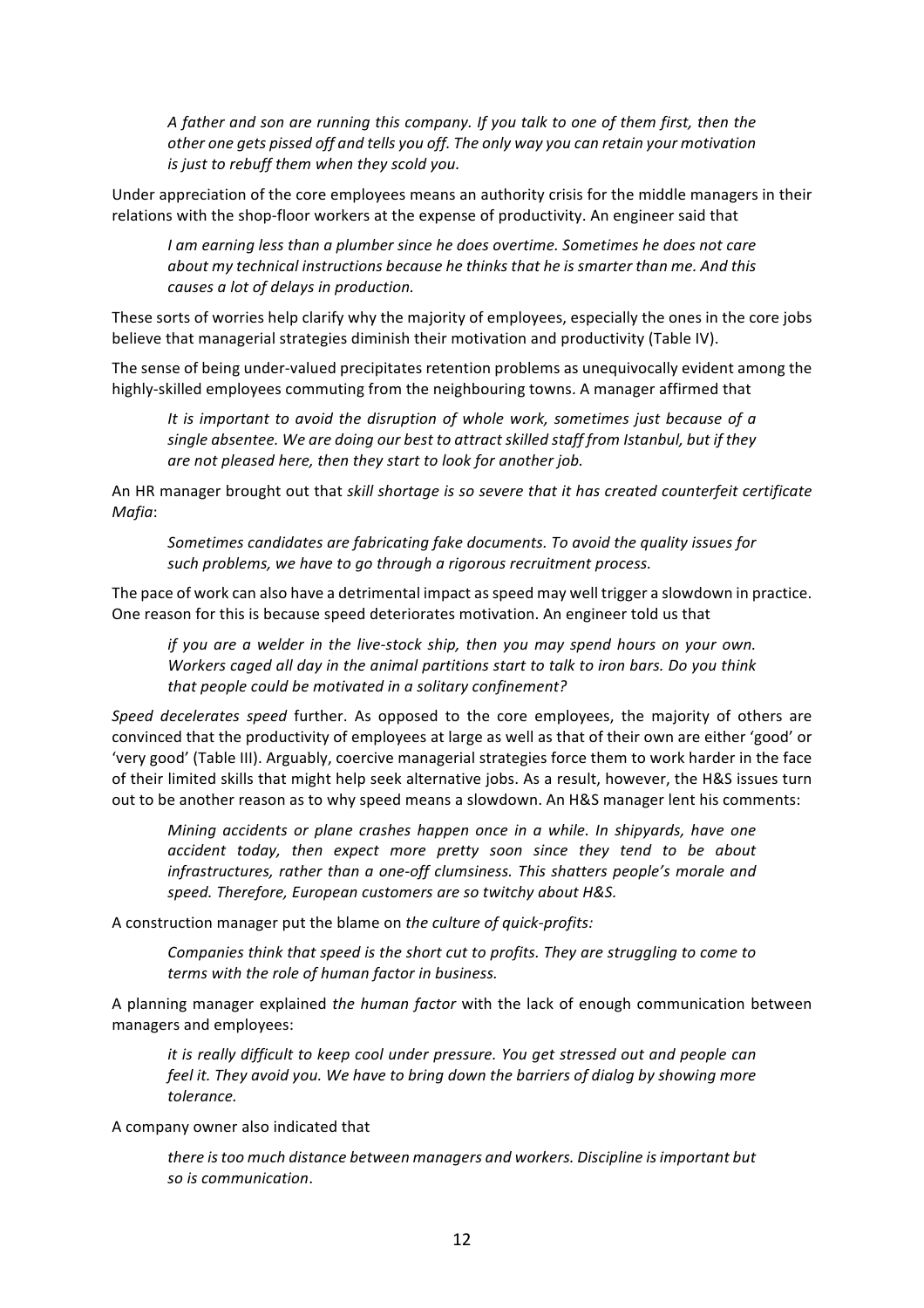#### **Table IV is somewhere here**

Such comments should be taken together with the fact that only just above one third of the core and half of the rest think that managers treat them fairly, keep their promises, try to understand and solve their problems or help skill them up. The proportions of those who have reported good relations with managers are not much different either (Table IV). A veteran CEO observed that

we think that we are like a family with workers. Therefore, we don't let them speak as we don't let our children speak in front of the elderly.

The family metaphor resonates with what the head of the Shipbuilders' Association proposed:

We need more professionalism rather than traditional family management. Even the large companies are still lacking professional leaders.

Despite the pitfalls of paradoxical precarity outlined above, it throws a life-line to companies by *helping save the day* in the face of immediate pressures. A general director articulated that

*Normally you would reward the staff to get them better motivated and productive.* However, we can't afford, say, to provide the middle managers with bridging contracts *in between projects which could off-load from their minds the worry of job security.*

Even so, the company run by the director quoted above as well as most of the companies investigated have seldom had gaps in between shipbuilding projects in recent years. A production manager contested that

*Bridging contracts are not that vital, because we have new orders all the time. They fire managers every now and then just to slash the management cost. Otherwise shipyards* may run into deficits since they ridiculously lower the bids to appeal to *armatures* more than the rivalling manufacturers.

## **Conclusion**

Rectifying the lack of empirical research, this paper explored the process of industrial demarcation in Turkey's shipyards regarding the core and periphery dichotomy by specifically focusing on the core employees. The evidence presented in the paper fails to endorse conventional core/periphery discussions in relation to the association of precarity with peripheral jobs either exclusively or predominantly (Heyes, 2011; Broughton *et al*, 2016). It cautions the debates about unwittingly political overrating of the core jobs (Millar, 2017) and human capital (Means, 2017). Empirical data specifically point to the rise of a paradoxical precarity model that identifies core jobs with precarity more than the rest (Lewchuk, 2017).

Four distinct contours of paradoxical precarity have been stipulated. First, a considerable proportion of the core workers in shipyards have been replaced in recent years with tasheron workers who are in precarious positions since they are by and large deprived of adequate remuneration, social/fringe benefits, unionisation and protection against unfair dismissals. Such findings further substantiate the long-lasting concerns over the substitution of core jobs with the precarious ones (Pollert, 1991; Green *et al,* 2010).

Second, a substantial proportion of well-paid and highly skilled employees remain at the core. Especially those who gained their skills through a formal education have managed to survive through the harshest times of the industrial downturn and restructuring following the great depression (Means, 2017).

Third, the recruitment of tasheron workers in lieu of the core employees culminated in the sense of precarity among the remaining core staff. There is a marked dissatisfaction among them with job security (Heyes, 2011), pay and fringe benefits (Frei, 2012) as well as employee involvement (Green, 2008) whilst feeling too much pressure at work (Heyes, 2011) in addition to having little tendency toward unionisation as a reflection of managerial resistance and the lack of confidence in unions'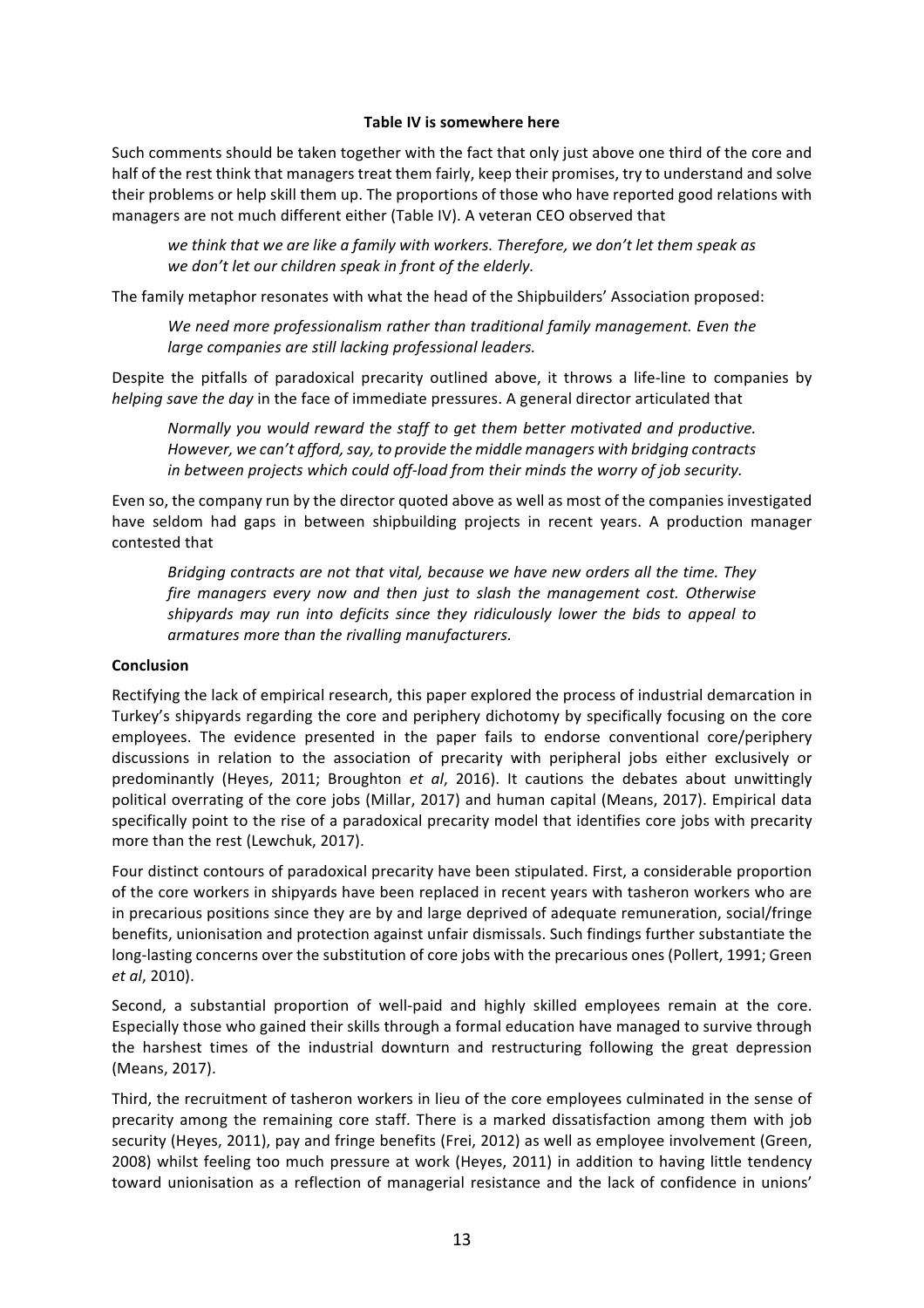effectiveness (Gallie et al, 2017). Critically, their dissatisfaction in relation to such issues is more pronounced when compared to other employees, although their remuneration and working terms tend to be better than the rest. However, their material advantages occasionally hang on a fragile balance since a shop-floor worker, for example, may start to earn more than a middle manager by doing paid overtime. Likewise, although the core employees have lower churning rates, they have a higher sense of job insecurity. Arguably this is not least for the fact that only one third of them have been in the same company over the past five years in contrast with the long-established history of life-long employment in the core jobs (Cam, 2002). Meanwhile, the mushrooming engineering schools in Turkey provides a growing pool of graduates for the recruitments (Frei & Sousa-Poza, 2012).

Fourth, paradoxical precarity has considerable pitfalls both economically and politically, but it is nurtured by a managerial short-termism under competitive pressures: One set of difficulties is attributable to its economic consequences as the evidence suggests that the model has detrimental implications for the motivation and productivity of employees (Battisti and Vallanti, 2013). In particular, forcing the staff to pace up with an *unreasonable* speed costs lives bringing employees' morale and motivation down in the shipyards investigated. Delays due to H&S matters also put the customers off. 

Another set of handicaps about the paradoxical precarity is related to the workplace politics. Most of the participants had adversarial feelings about the managerial strategies regarding employee involvement and incentives. Limited employee involvement holds productivity down by, inter alia, weakening the authority of middle managers on the shop-floor workers (Gallie *et al,* 2017). Core employees challenge paradoxical precarity from time to time by using their occupational skills to find another job, especially if they have degrees from the prestigious universities, as well as their taking legal action for compensation in the case of unfair dismissals (Broughton et al, 2016).

It would make sense for the companies to give up the deployment of precarious workers in order to oust core employees (Wang and Heyes, 2017). However, the shipyards investigated mostly remain involuted in traditional family management. Even the larger companies are allured by euphemising autocratic management strategies with pseudo paternalism rather than focusing on 'consent manufacturing' among the staff (Herman *et al,* 1998). Besides, paradoxical precarity serves for a managerial short-termism. Companies resort to day-to-day solutions to curtail the cost of skilled labour and management in coping with the competitive pressures whilst keeping the tender offers as low as possible in order to attract armatures.

From a broader perspective, paradoxical precarity does not only undermine macro-economic performance for a compromised profitability in general, but it also risks divisive politics. The exploitative use of Kurdish migrants (Alberti, 2014) to supplant the core employees feeds into racists sentiments and upsets the community cohesion as the middle-class professionals feel insecure. This threatens already escalated tensions between Kurds and Turks amid the on-going war in densely Kurdish-populated regions.

Bearing all these in mind, the government may consider stepping in to bring the paradoxical precarity under control by developing, for example, a more sympathetic approach to unions' call for abolishing the tasheron system. It is also necessary to address the underlying need to encourage professional management practices against traditional family management for a sustainable economy. This will become even more essential since the competition in the industry is likely to be stiffened once the government begins to implement its plans to sell the military shipyards to both domestic and foreign bidders. Therefore, policy makers should promote professional management by, for example, leadership training programmes and attracting highly-skilled international migrants to rectify the present managerial skills gap (Means, 2017). Enforcing fair competition provisions against opportunist armatures could further benefit the struggling companies. For better informed polices, however, future research may explore specific skill deficits in shipyards and the ways in which the state can provide a more efficient support for the firms together with their employees, especially during the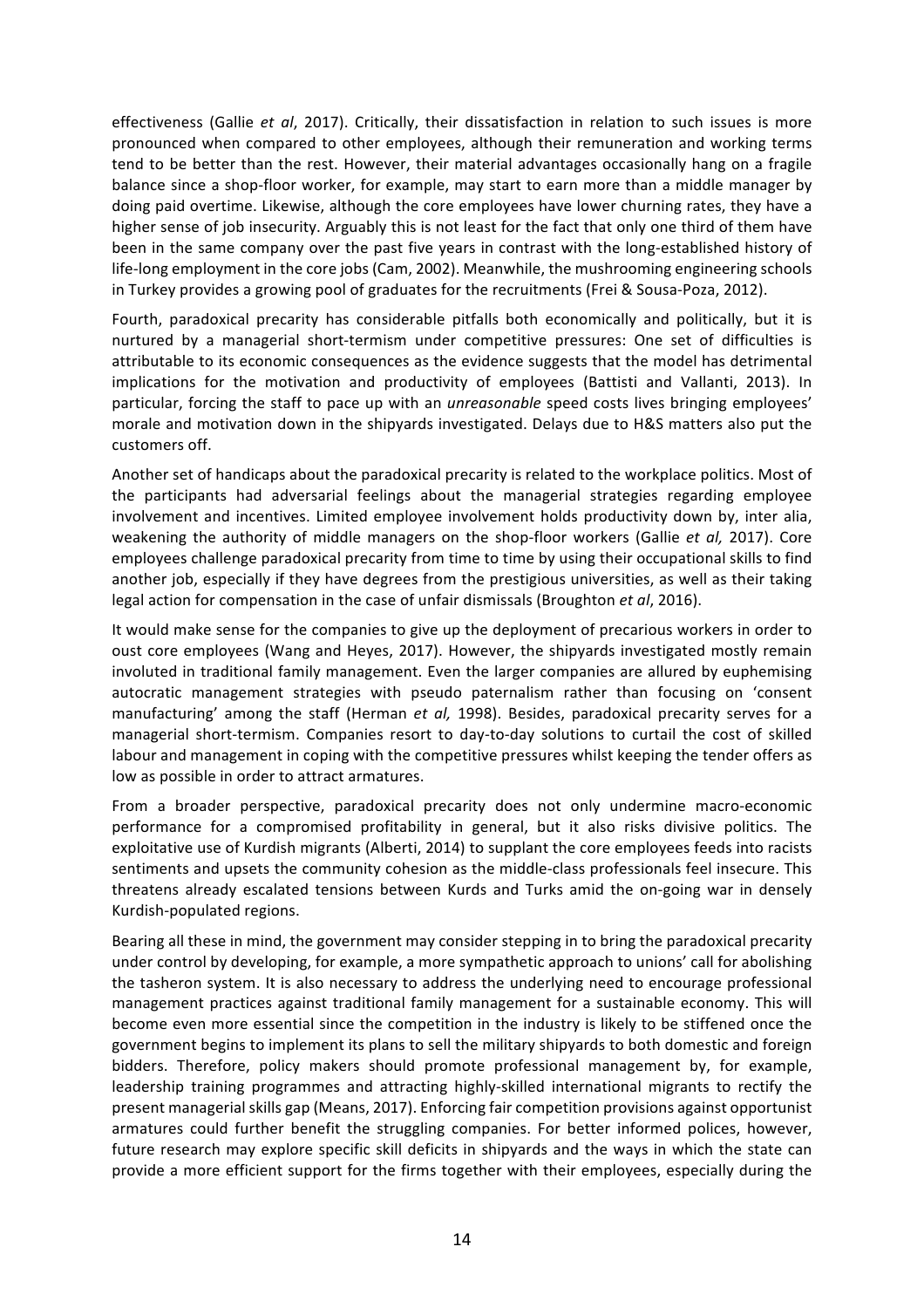low demand periods. Comparisons with other industries and more regulated labour markets could also prove useful (Holst, 2014).

#### **References**

Alberti, G. (2014) 'Mobility strategies, 'mobility differentials' and 'transnational exit': the experiences of precarious migrants in London's hospitality job', *Work, Employment and Society* 28(6): 865-81

Battisti, M. and Vallanti, G. (2013) 'Flexible Wage Contracts, Temporary Jobs, And Firm Performance: Evidence From Italian Firms' *Industrial Relations*, 52(3): 737-64

Bergström, O and Storrrie, D. (2003) 'Introduction' in O. Bergström and D. Storrrie (eds) *Contingent Employment in Europe and the United States*, Edward Elgar: Cheltenham

Broughton, A., Eichhorst, W., Tobsch, V., Magda, I., Lewandowski, P., Keister, R., Jonaviciene, D. Ramos Martín, N.E., Valsamis, D. And Tros, F (2016) *Precarious Employment in Europe: Patterns, Trends and Policy Strategies*, European Parliament: Brussels

Cam, S. (2002) 'Neo-Liberalism and Labour in an Emerging Market Economy: *Turkey', Capital and Class,* 77: 89-117

Forth, J., Bryson, A. and Bewley, H. (2006) *Small and Medium-Sized Enterprises: Findings from the 2004 Workplace Employment Relations Survey*, Department of Trade and Industry: London

Frei, C & Sousa-Poza, A. (2012) 'Overqualification: permanent or transitory?', *Applied Economics*, 44  $(14): 1837-47$ 

Gallie, D., Felstead, A., Green, F. and Inanc, H. (2017) 'The hidden face of job insecurity', Work, *Employment and Society*, 31(1): 36-53

Green, C., Kler, P. and Leeves, G. (2010) 'Flexible contract workers in inferior jobs: reappraising the evidence', British Journal of Industrial Relations, 43(8): 605-29

Green, F. (2008), 'Leeway for the loyal: a model of employee discretion', *British Journal of Industrial Relations*, 46(1): 1-32

Herman, E. S. and Chomsky, N and Said, E. (1998) *Manufacturing Consent: The Political Economy of the Mass Media*, New York: Pantheon Books

Heyes, J. (2011) Flexicurity, employment protection and the job crisis, *Work, Employment and Society,*  $25(4): 642 - 57$ 

Holst, H. (2014) 'Commodifying institutions': vertical disintegration and institutional change in German labour relations', *Work, Employment and Society*, 28(1): 3-20

*Hurriyet* (2016) 'Taseron Isciler', March 16

Hyman, R. (1997) 'The Future of Employee Representation', *British Journal of Industrial Relations*, 35(3), 309–36. 

Lash, S. and Urry, J. (1987) The End of Organized Capitalism. Madison, WI: University of Wisconsin Press. 

Lewchuk, W (2017) 'Precarious jobs: Where are they, and how do they affect well-being?' The *Economic and Labour Relations Review*, 28(3): 402–19 

Means, A. J. (2017) 'Generational Precarity, Education, and the Crisis of Capitalism: Conventional, Neo-Keynesian, and Marxian Perspectives', *Critical Sociology*, 43(3) 339–54

Millar, K. M. (2017) 'Toward a critical politics of precarity,' *Sociology Compass,*  DOI: 10.1111/soc4.12483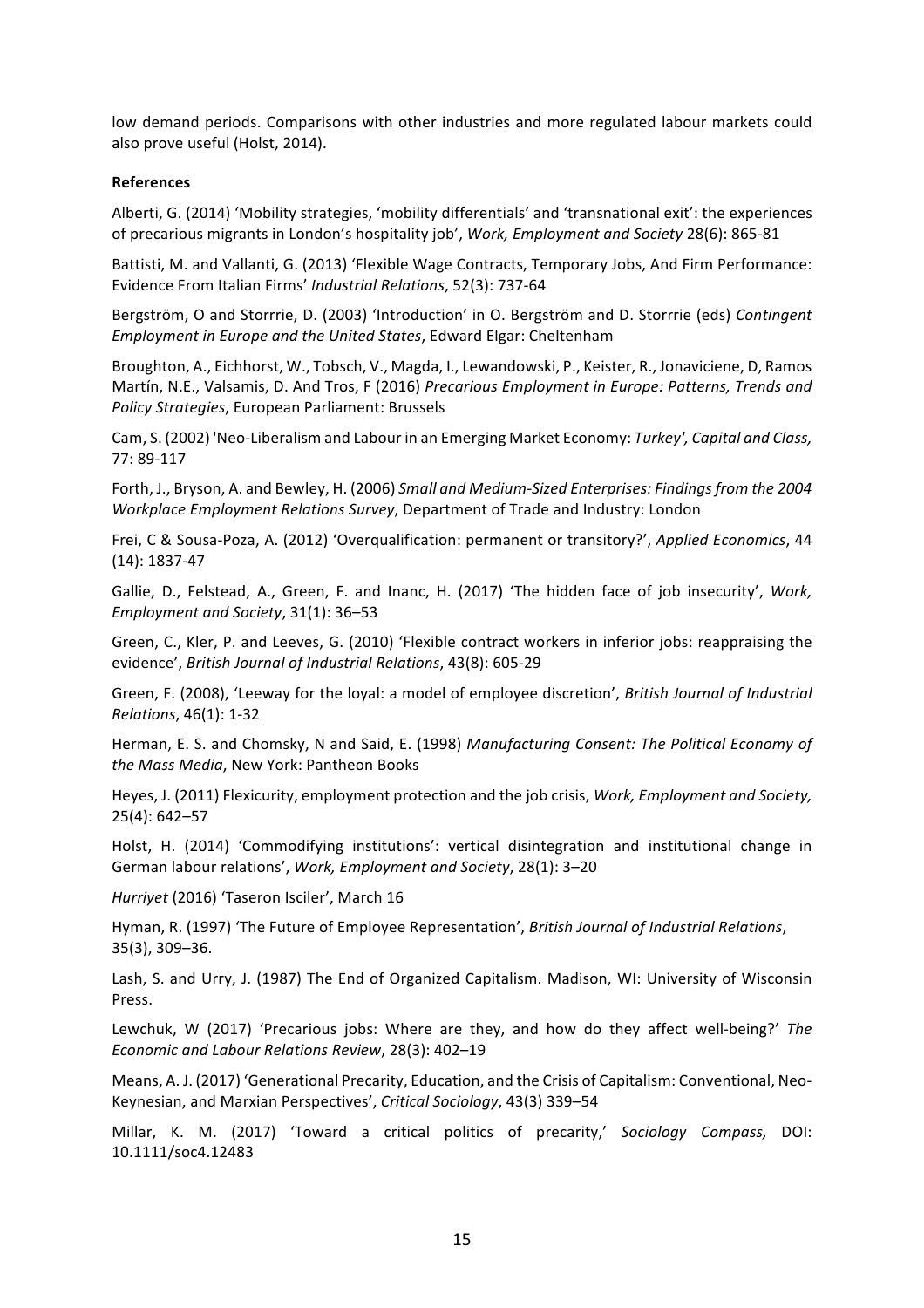MofTMAC (2017) *General Outlook of Turkish Shipbuilding Industry*, Ministry of Transport, Maritime Affairs and Communications, Ankara: http://www.expomaritt.com/tr

Nichols, T., Sugur, N. and Demir, E. (2002) 'Beyond cheap labour: trade unions and development in the Turkish metal industry', *Sociological Review*, 50(1): 23-47

Palier, B. and Thelen, K. (2010) 'Institutionalizing dualism: complementarities and change in France and Germany', Politics & Society 38(1): 119-48

Pollert, A. (1991) *Farewell to Flexibility?* Oxford University: Oxford

Roberts, I. (1993) *Craft, Class and Control: the Sociology of a Shipbuilding Community*, Edinburgh University Press: Edinburgh

Ship2Shore (2012) *Turkey shipbuilders still confident despite the decline*, available at: www.ship2shore.it/en/shipping/turkey-shipbuilders-still-confident-despite-the-decline\_48484.htm 

Streeck, W. and Thelen, K. (2005) *Beyond Continuity: Institutional Change in Advanced Political Economies*, New York: Oxford University Press

UBAK (2014) Deniz Ticareti 2013 İstatistikleri, Deniz Ticareti Genel Müdürlüğü, Ankara

Valioniene, E. and Druktenis, A. (2013) 'Analysis of shipbuilding industry market in Lithuania and Poland', *Journal of Maritime Transport and Engineering* 

Yucesan-Ozdemir, G (2003) 'Hidden Forms of Resistance among Turkish Workers: Hegemonic Incorporation or Building Blocks for Working Class Struggle?', *Capital and Class*, 27(3): 31-59

Wang, W. and Heyes, J. (2017) 'Flexibility, Labour Retention and Productivity in the EU', *International Journal of Human Resource Management*, http://dx.doi.org/10.1080/09585192.2016.1277370

| <b>Table I: Precarity of the Core</b><br>and the Rest                |          | Definitely<br>Agree | Agree         | $\sum_{i=1}^{n}$ | Disagree      | Definitely<br>ee<br>ā<br>isa<br>≏ | <b>Total</b>  |                        |
|----------------------------------------------------------------------|----------|---------------------|---------------|------------------|---------------|-----------------------------------|---------------|------------------------|
|                                                                      |          | $\frac{6}{9}$       | $\frac{0}{0}$ | $\frac{6}{9}$    | $\frac{6}{9}$ | $\frac{0}{0}$                     | $\frac{6}{6}$ | $\mathbf{n}^{\dagger}$ |
| I am satisfied with discretion at                                    | Core     | 21.4                | 56.3          | 15.5             | 4.9           | 1.9                               | 100.0         | 103                    |
| work                                                                 | The rest | 28.5                | 48.6          | 13.9             | 5.9           | 3.1                               | 100.0         | 288                    |
| I am satisfied with participation in<br>decision making processes*** | Core     | 16.7                | 29.4          | 27.5             | 14.7          | 11.8                              | 100.0         | 102                    |
|                                                                      | The rest | 24.1                | 32.6          | 23.4             | 8.9           | 11.0                              | 100.0         | 291                    |
| I am satisfied with pay***                                           | Core     | 9.9                 | 37.6          | 22.8             | 15.8          | 13.9                              | 100.0         | 101                    |
|                                                                      | The rest | 22.3                | 38.4          | 16.8             | 11.6          | 11.0                              | 100.0         | 292                    |
| I am satisfied with the fringe<br>benefits                           | Core     | 14.1                | 36.5          | 24.7             | 15.3          | 9.4                               | 100.0         | 85                     |
|                                                                      | The rest | 22.7                | 31.7          | 21.6             | 9.0           | 15.1                              | 100.0         | 278                    |
| There is no job security in this<br>workplace***                     | Core     | 23.3                | 27.2          | 15.5             | 17.5          | 16.5                              | 100.0         | 103                    |
|                                                                      | The rest | 17.7                | 19.8          | 17.7             | 28.5          | 16.3                              | 100.0         | 288                    |
| Managers take unions seriously ***                                   | Core     | 17.7                | 15.2          | 36.7             | 20.3          | 10.1                              | 100.0         | 79                     |
|                                                                      | The rest | 15.4                | 15.9          | 26.9             | 19.7          | 22.1                              | 100.0         | 208                    |

\**p* < .05, \*\**p* < .01, \*\*\**p* < .001 (Significance results for the core/rest difference refer to T-test results –on the basis of five ordinal/Likert values)

**†**Variations in sample-size are due to missing values